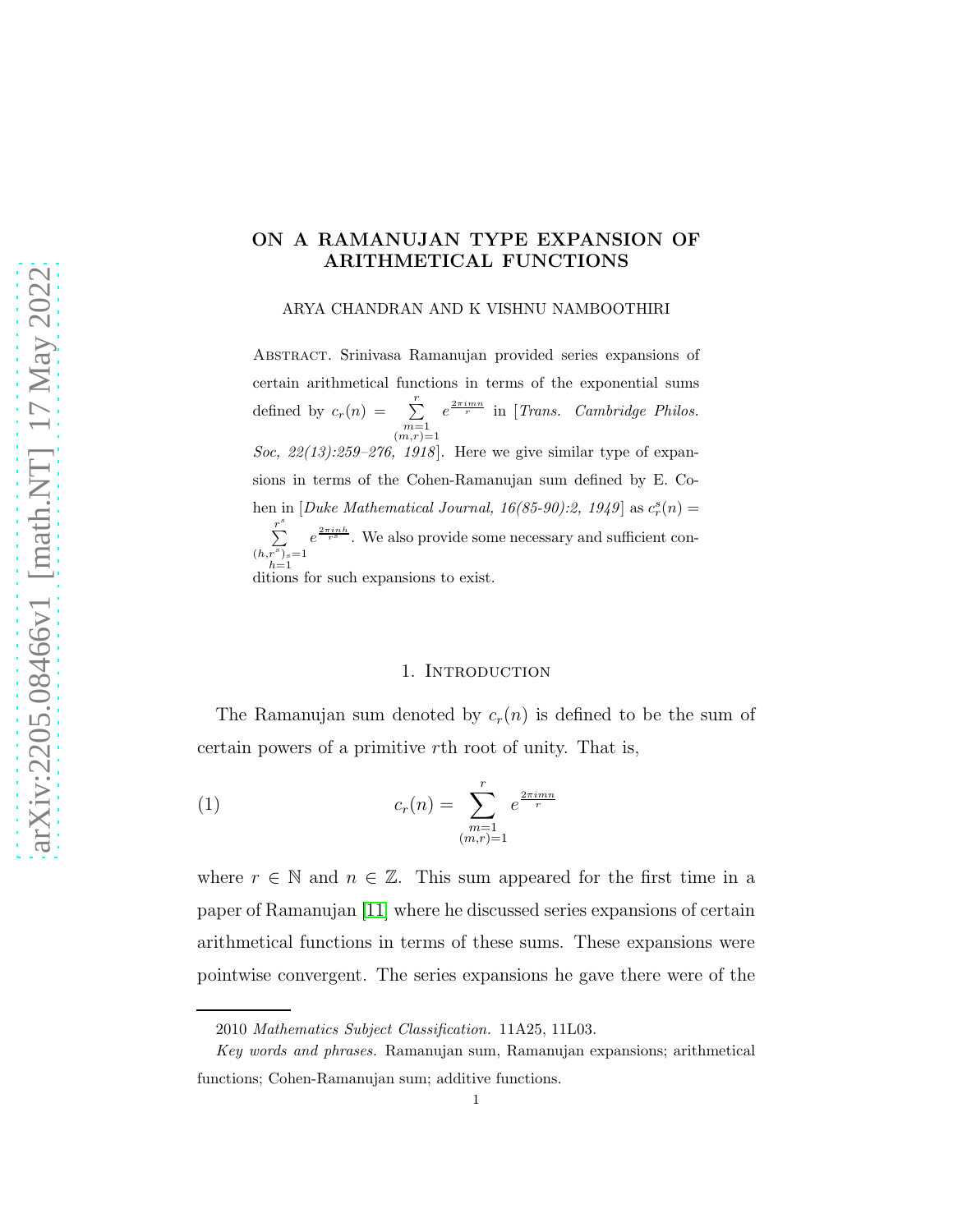form

<span id="page-1-0"></span>(2) 
$$
g(a) = \sum_{r=1}^{\infty} \widehat{g}(r)c_r(a),
$$

with suitable coefficients  $\hat{g}(r)$ . In particular, he gave expansions like

$$
d(n) = \sum_{r=1}^{\infty} \frac{\log r}{r} c_r(n)
$$

and

$$
\sigma(n) = \frac{\pi^2 n}{6} \sum_{r=1}^{\infty} \frac{c_r(n)}{r^2}
$$

where  $d(n)$  and  $\sigma(n)$  are respectively the number of divisors and the sum of divisors of n. Though Ramanujan gave series expansions of some functions, no necessary or sufficient conditions were given by him to understand for what type of functions such an expansion may exist. Attempts on this direction were made by others later.

For an arithmetical function  $f$ , the mean value is defined to be  $M(f) = \lim_{x \to \infty} \frac{1}{x}$  $\frac{1}{x}$   $\sum$  $n \leq x$  $f(n)$ , when the limit exists. Carmichael [\[2\]](#page-15-0) suggested the following identity for the Ramanujan sums.

Theorem 1.1 (Orthogonality Relation).

$$
\lim_{x \to \infty} \frac{1}{x} \sum_{n \le x} c_r(n) c_s(n) = \begin{cases} \phi(r), & \text{if } r = s \\ 0, & \text{otherwise.} \end{cases}
$$

This allows us to write down possible candidates for the Ramanujan coefficients of any given arithmetical function. By applying the orthog-onality relation to [\(2\)](#page-1-0), we get  $\hat{g}(r) = \frac{M(gc_r)}{\phi(r)}$  provided the mean value of  $gc_r$  exists. Thus Ramanujan expansions exist for those arithmetical functions for which the mean values  $M(gc_r)$  exist. Wintner proved [\[7\]](#page-16-1) later the following result, which gives a necessary condition for the existence of the mean values.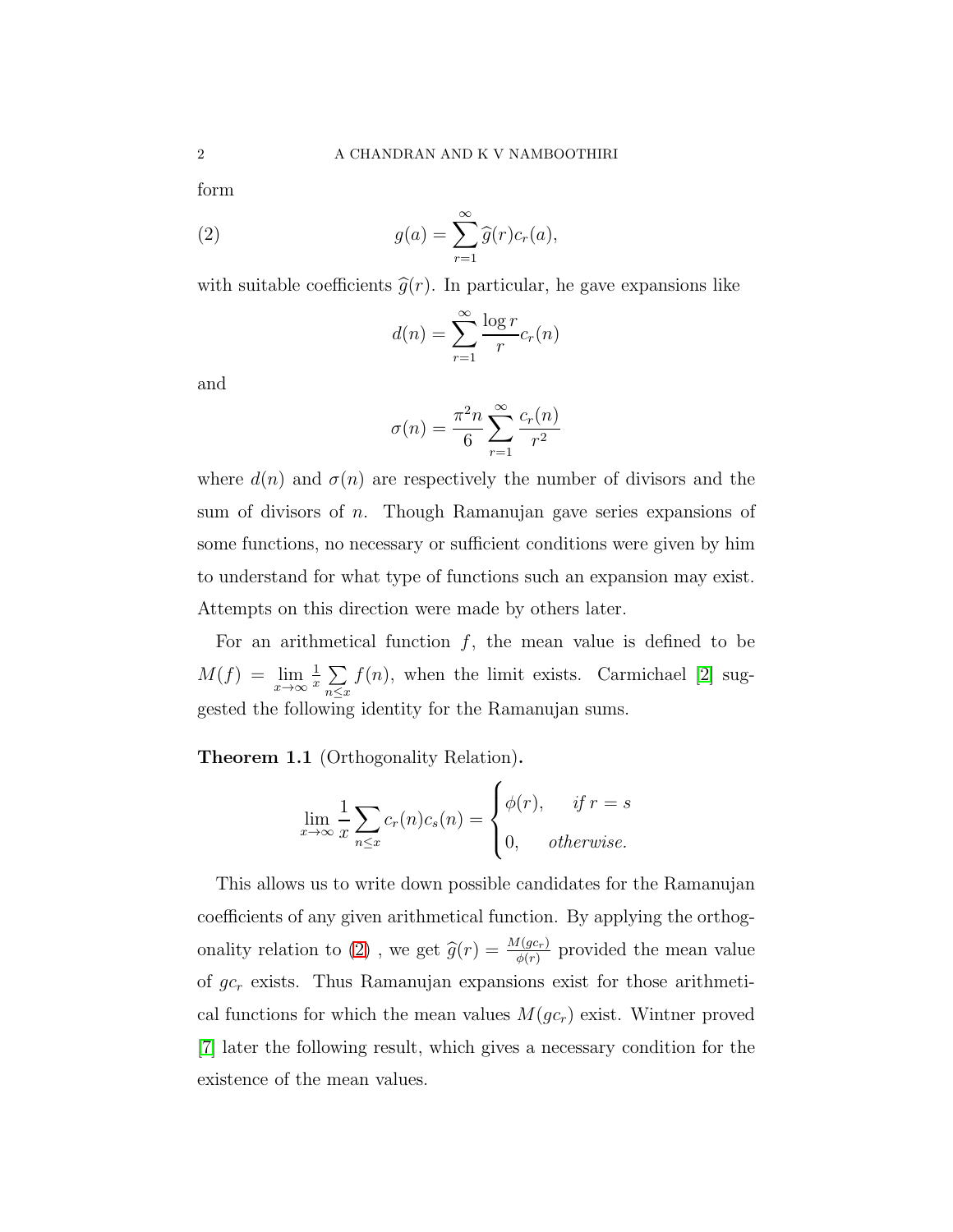**Theorem 1.2.** Suppose that  $f(n) = \sum$  $d|n$  $g(d)$ , and that  $\sum^{\infty}$  $n=1$  $\frac{|g(n)|}{n} < \infty$ . Then  $M(f) = \sum_{n=1}^{\infty}$  $n=1$  $g(n)$  $\frac{(n)}{n}$ .

Delange [\[6\]](#page-16-2) improved the above result and proved the following giving a sufficient condition for the Ramanujan expansions to exist.

**Theorem 1.3.** Suppose that  $f(n) = \sum$  $d|n$  $g(d)$ , and that  $\sum^{\infty}$  $n=1$  $2^{w(n)}\frac{|g(n)|}{n}<$  $\infty$ , where  $w(n)$  is the number of distinct prime divisors of n. Then f admits a Ramanujan expansion with  $\widehat{f}(q) = \sum_{n=1}^{\infty}$  $g(qm)$  $\frac{(qm)}{qm}.$ 

For a detailed discussion on the above results, please see [\[12,](#page-16-3) Chapter VIII]. Later, Lucht [\[8\]](#page-16-4) gave the following necessary and sufficient condition for the pointwise convergent Ramanujan expansions to exist.

**Theorem 1.4.** [\[8,](#page-16-4) Theorem 1] Let  $\hat{g} : \mathbb{N} \to \mathbb{C}$  be an arbitrary arithmetical function. The following are equivalent.

(1) 
$$
g(a) = \sum_{r=1}^{\infty} \widehat{g}(r)c_r(a)
$$
 converges (absolutely) for every  $a \in \mathbb{N}$ .  
\n(2)  $\gamma(a) = a \sum_{r=1}^{\infty} \widehat{g}(ar)\mu(r)$  converges (absolutely) for every  $a \in \mathbb{N}$ .

In the same paper, he proved the following also:

**Theorem 1.5.** Let  $q \in \mathcal{A}$ , the set of all additive arithmetical functions. If the series  $\sum^{\infty}$  $v=1$  $g(p^v)$  $\frac{(p^v)}{p^v}$  and  $\sum_p$  $\sum_{i=1}^{\infty}$  $v=1$  $g(p^v)$  $\frac{(p^{\nu})}{p^{\nu}}$  converge then g has a pointwise convergent Ramanujan expansion [\(2\)](#page-1-0) with coefficients

$$
\widehat{g}(p^{\alpha}) = \frac{-g(p^{\alpha-1})}{p^{\alpha}} + (1 - \frac{1}{p}) \sum_{v \ge \alpha} \frac{g(p^v)}{p^v}
$$

$$
\widehat{g}(1) = \sum_p \widehat{g}(p)
$$

 $\widehat{g}(n) = 0$ , otherwise.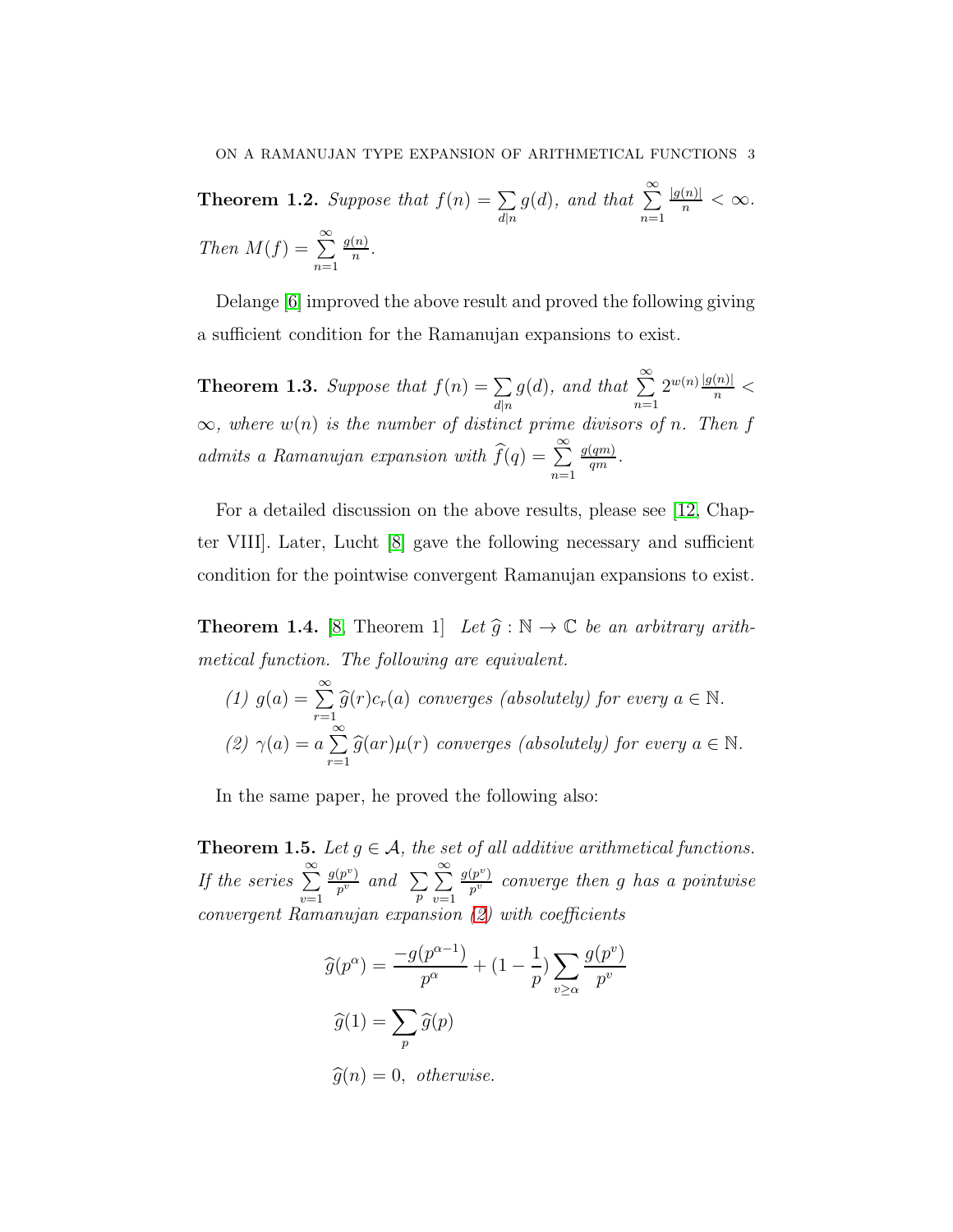The key component of Ramanujan expansions is the Ramanujan Sum. It has been generalized in many ways. E. Cohen gave the following generalization in [\[4\]](#page-16-5).

<span id="page-3-0"></span>(3) 
$$
c_r^s(n) = \sum_{\substack{(h,r^s)_{s}=1\\h=1}}^{r^s} e^{\frac{2\pi i n h}{r^s}},
$$

where  $(a, b)$ <sub>s</sub> is the generalized gcd of a and b (see the definition in the next section). When  $s = 1$ , this reduces to the Ramanujan sum.

Some other generalizations were given by Cohen himself [\[5\]](#page-16-6), M. Sugunamma [\[13\]](#page-16-7), C. S. Venkataraman and Sivaramakrishnan [\[14\]](#page-16-8) and Chidambaraswamy [\[3\]](#page-15-1).

In this paper, we are interested in studying the Ramanujan type expansions of certain arithmetical functions in terms of the Cohen-Ramanujan sum [\(3\)](#page-3-0) given above. We will call such expansions by the name Cohen-Ramanujan expansion. We provide expansions for two well known arithmetical functions using this generalization. We also provide some conditions for such expansions to exist following the method of arguments given by Lucht in [\[8\]](#page-16-4) and [\[9\]](#page-16-9). Our expansions and results, as in the case of most of the existing results related to the usual Ramanujan sum, deal only with pointwise convergence of such expansions.

## 2. NOTATIONS AND BASIC RESULTS

Most of the notations, functions, and identities we mention in this paper are standard and can be found in [\[1\]](#page-15-2) or [\[10\]](#page-16-10). However for the sake of completeness, we restate some of them below.

.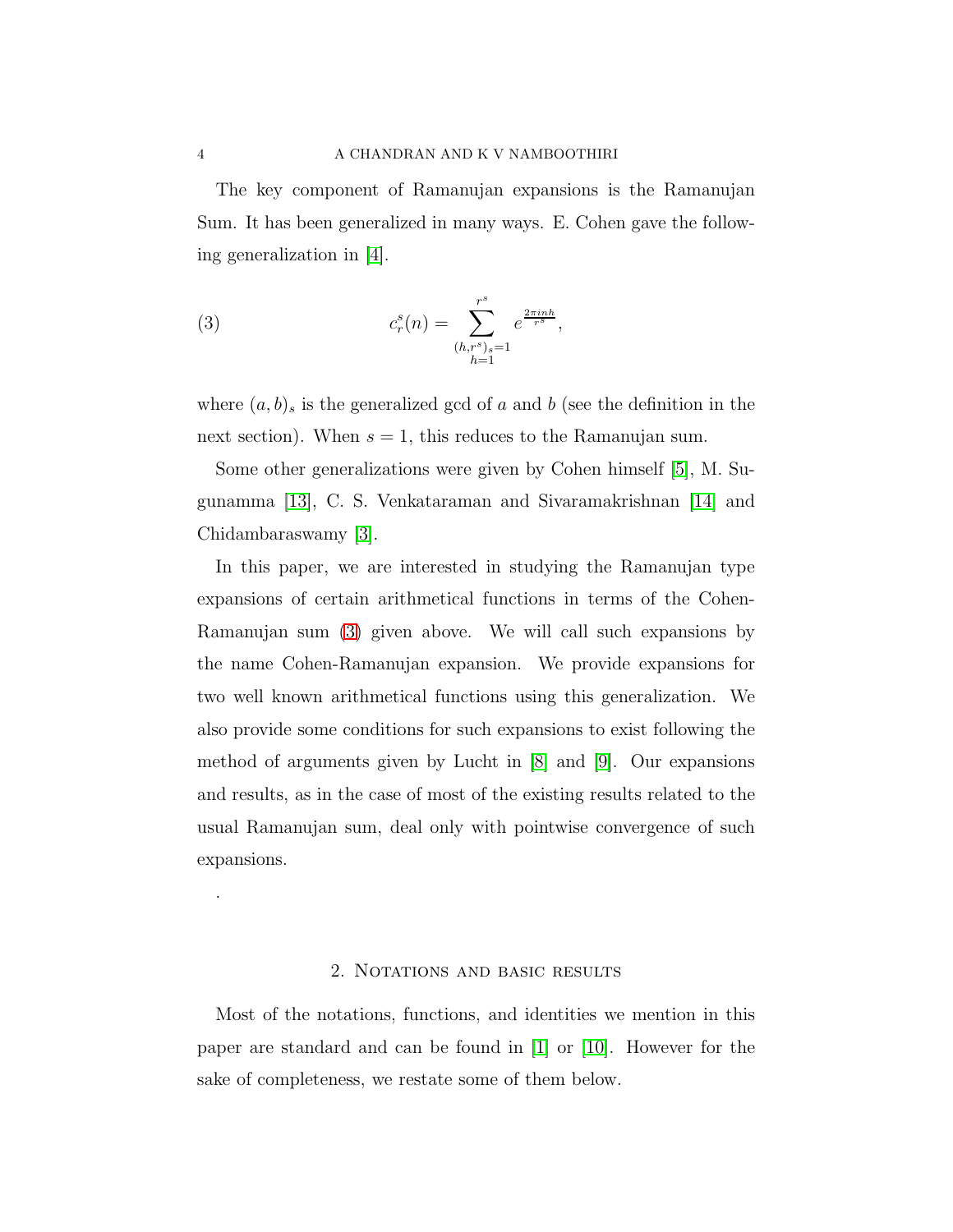For two arithmetical functions f and g,  $f * g$  denotes their Dirichlet convolution (Dirichlet product). Recall that the Möbius inversion formula, which states that for two arithmetical functions  $f, g$ ,  $f(n) = \sum$  $d|n$  $g(d) \iff g(n) = \sum$  $d|n$  $f(d)\mu\left(\frac{n}{d}\right)$  $\left(\frac{n}{d}\right) = f * \mu$  where  $\mu$  is the usual Möbius function.

An arithmetical function g is said to be additive if  $g(mn) = g(m) +$  $g(n)$  for coprime positive integers m and n. A denotes the set of all additive arithmetical functions.  $\mathcal{P}^*$  denotes the set of all prime powers  $p^{\alpha}$  with  $\alpha \in \mathbb{N}$ .

By  $\xi_q^s(n)$ , we mean the function

$$
\xi_q^s(n) = \begin{cases} q^s, & \text{if } q^s \mid n \\ 0, & \text{otherwise.} \end{cases}
$$

It was proved by Cohen in [\[4\]](#page-16-5) that

<span id="page-4-1"></span>(4) 
$$
\sum_{r|q} c_r^{(s)}(n) = \xi_q^{(s)}(n).
$$

For  $s \in \mathbb{N}$ , the generalized GCD function  $(a, b)_s$  gives the largest  $d^s$ where  $d \in \mathbb{N}$  such that  $d^s|a$  and  $d^s|b$ . For  $s > 1$ , a positive integer m is s-power free if no  $p^s$  divides m, where p is prime. By  $\tau_s(n)$ , we mean the number of  $d^s \mid n$  where  $d \in \mathbb{N}$ . For  $k, n \in \mathbb{N}$ ,  $\sigma_k(n) = \sum$  $d|n$  $d^k,$ the sum of kth powers of the divisors of n. For  $s \in \mathbb{N}$ , the generalized sum of divisor function  $\sigma_{k,s}(n)$  is defined to be the  $k^{th}$  power sum of  $s^{th}$ power divisors of n. Note that this is different from  $\sigma_{ks}$ . But  $\sigma_{k,1} = \sigma_k$ .

Using the identity

<span id="page-4-0"></span>(5) 
$$
c_r^{(s)}(n) = \sum_{\substack{d|r\\d^s|n}} \mu(r/d)d^s
$$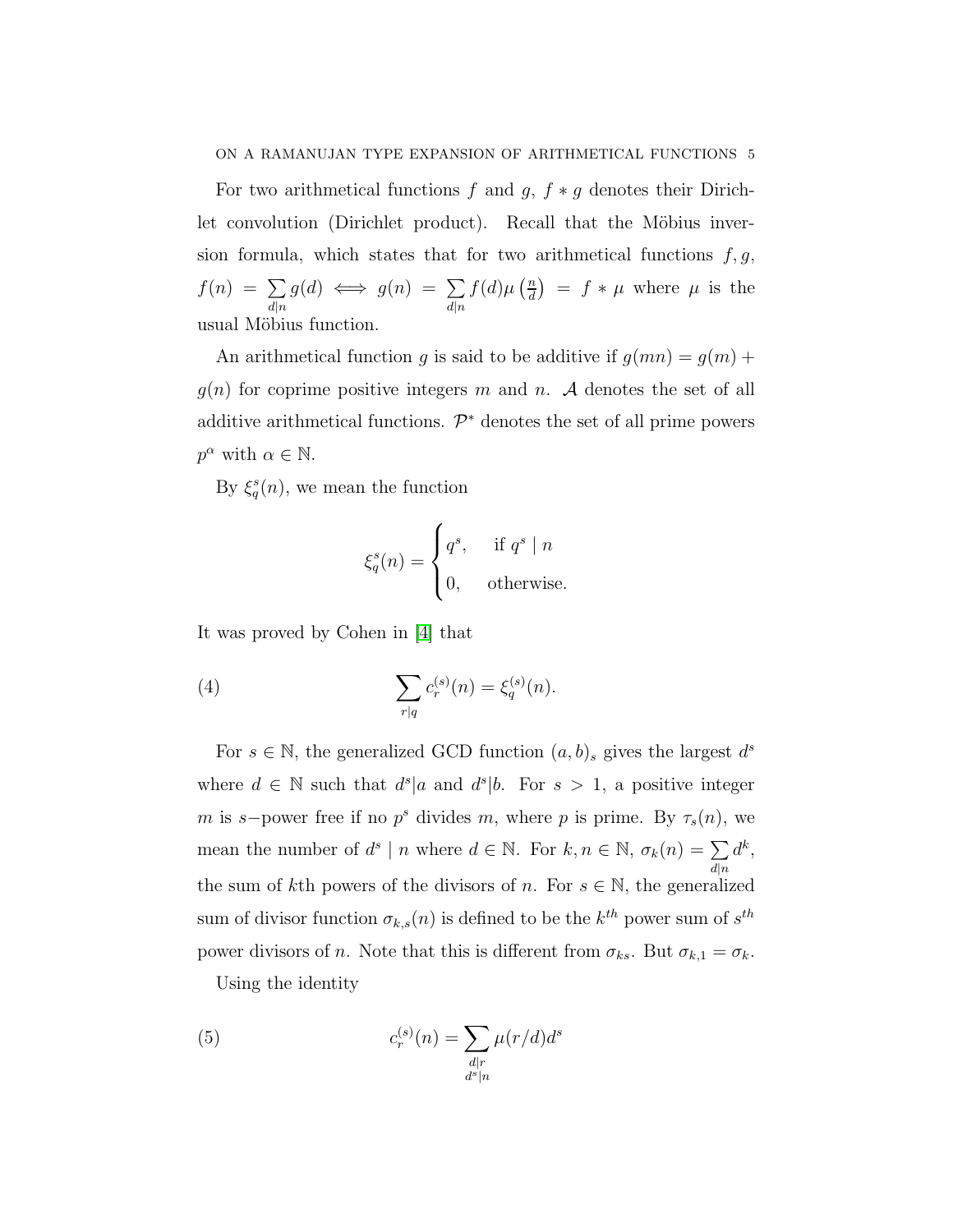given by Cohen in [\[4\]](#page-16-5), we see that for fixed  $s, n \in \mathbb{N}$ ,  $c_r^{(s)}(n)$  is bounded since  $|c_r^{(s)}(n)| \leq \sum$  $d|r$  $d^s|n$  $d^s \leq \sigma_{1,s}(n)$ .

The unit function u is an arithmetical function such that  $u(n) = 1$ for all n. By  $\zeta(s)$ , we mean the Riemann Zeta function. By [\[1,](#page-15-2) Example 1,Theorem 11.5], we have

<span id="page-5-0"></span>(6) 
$$
\sum_{n=1}^{\infty} \frac{\mu(n)}{n^s} = \frac{1}{\zeta(s)} \text{ if } Re(s) > 1.
$$

# 3. Main Results

We begin with giving the Cohen-Ramanujan expansion of  $\tau_s$ . Here we use elementary number theoretic tehniques to establish the result.

<span id="page-5-1"></span>**Theorem 3.1.** For 
$$
Re(s) > 1
$$
, we have  $\tau_s(n) = \zeta(s) \sum_{r=1}^{\infty} \frac{c_r^{(s)}(n)}{r^s}$ .

*Proof.* Using [\(5\)](#page-4-0), we have  $c_r^{(s)}(n) = \sum$  $d|r$  $d^s|n$  $\mu(\frac{r}{d})$  $\frac{d}{d}$ ) $d^s = \sum$  $r = dq$  $d^s|n$  $\mu(q)d^s$ .

Now consider the sum

$$
\sum_{r=1}^{\infty} \frac{c_r^{(s)}(n)}{r^s} = \sum_{r=1}^{\infty} \sum_{\substack{r=dq \ d^s|n}} \frac{\mu(q)d^s}{d^sq^s}
$$

$$
= \sum_{q=1}^{\infty} \sum_{d^s|n} \frac{\mu(q)}{q^s}
$$

$$
= \sum_{q=1}^{\infty} \frac{\mu(q)}{q^s} \sum_{d^s|n} 1
$$

$$
= \frac{1}{\zeta(s)} \tau_s(n).
$$

The last step follows from identity [\(6\)](#page-5-0). Thus  $\tau_s(n) = \zeta(s) \sum_{r=1}^{\infty} \frac{c_r^{(s)}(n)}{r^s}$  $r=1$  $rac{(n)}{r^s}$ . Since  $Re(s) > 1$  and  $|c_r^{(s)}(n)| \leq \sigma_{1,s}(n)$ , the sum  $\sum_{r=1}^{\infty}$  $r=1$  $c_r^{(s)}(n)$  $\frac{r(n)}{r^s}$  converges absolutely.  $\square$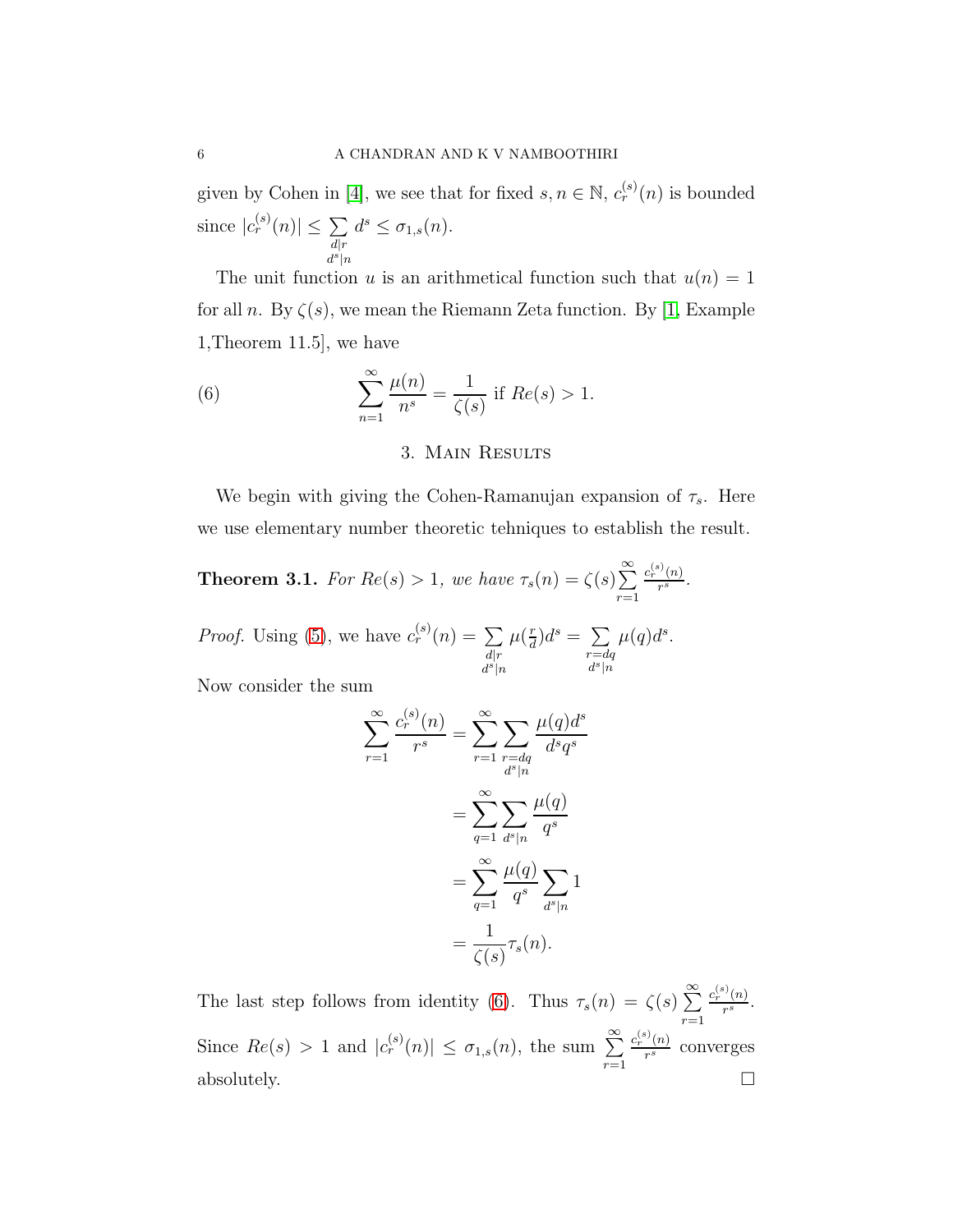**Note 3.2.** In [\[11\]](#page-16-0), Ramanujan showed that,  $d(n) = \sum_{n=1}^{\infty}$  $r=1$  $\log r$  $\frac{gr}{r}c_r(n)$ . Though  $\tau_s$  becomes d when  $s = 1$ , the above result cannot be reduced to the Ramanujan's result because in our case above, we need  $Re(s) > 1$ .

We derive the following Cohen-Ramanujan expansion for  $\sigma_{ks}$ .

**Theorem 3.3.** For  $k, s \geq 1, \frac{\sigma_{ks}(n)}{n^{ks}} = \zeta(k+1) \sum_{r=1}^{\infty}$  $c_r^{(s)}(n^s)$  $\frac{c_r^\rightarrow(n^\rightarrow)}{r^{(k+1)s}}$ .

Proof.

We have 
$$
\frac{\sigma_{ks}(n)}{n^{ks}} = \frac{\sum_{d|n} d^{ks}}{n^{ks}}
$$
  
\n $= \sum_{n=dq} \frac{(\frac{n}{q})^{ks}}{n^{ks}}$   
\n $= \sum_{q^*|n^s} \frac{1}{q^{ks}}$   
\n $= \sum_{q=1}^{\infty} \frac{1}{q^{ks}} \frac{1}{q^s} \xi_s^{(s)}(n^s)$   
\n $= \sum_{q=1}^{\infty} \frac{1}{q^{(k+1)s}} \sum_{r|q} c_r^{(s)}(n^s)$  (by equation (4))  
\n $= \sum_{q=1}^{\infty} \frac{1}{q^{(k+1)s}} \sum_{q=rm} c_r^{(s)}(n^s)$   
\n $= \sum_{r=1}^{\infty} \sum_{m=1}^{\infty} \frac{1}{r^{(k+1)s}m^{(k+1)s}} c_r^{(s)}(n^s)$   
\n $= \sum_{m=1}^{\infty} \frac{1}{m^{(k+1)s}} \sum_{r=1}^{\infty} \frac{c_r^{(s)}(n^s)}{r^{(k+1)s}}$   
\n $= \zeta((k+1)s) \sum_{r=1}^{\infty} \frac{c_r^{(s)}(n^s)}{r^{(k+1)s}}.$ 

The above sum converges absolutely since  $Re(s) > 1$  and  $|c_r^{(s)}(n)| \le$  $\sigma_{1,s}(n)$ .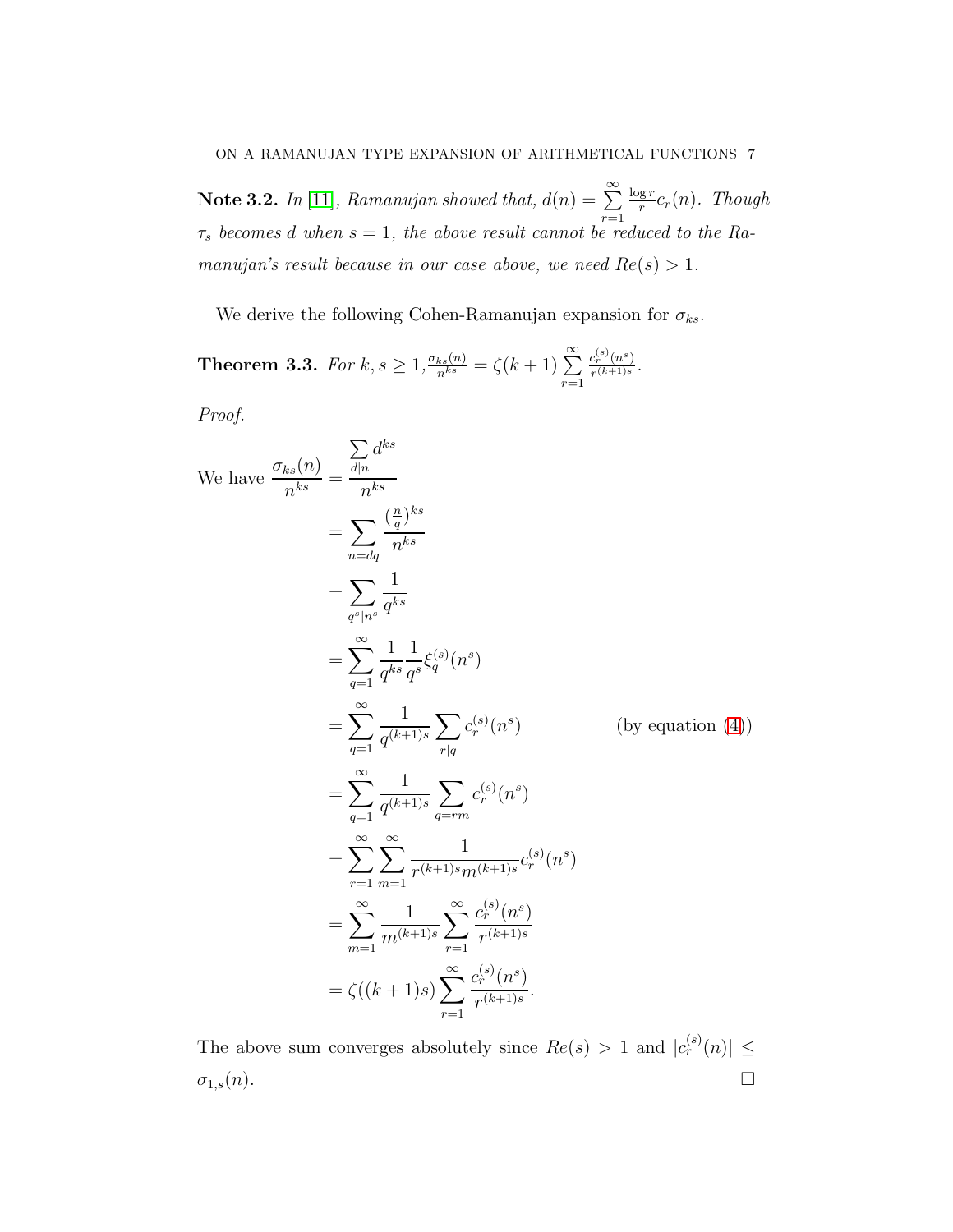Note 3.4. Since  $\sigma_{k,s}(n^s) = \sum_{s=1}^{s}$  $\sum_{d^s|n^s}(d^s)^k = \sum_{d|n}$  $d|n$  $d^{ks} = \sigma_{ks}(n)$ , the above gives an expansion for  $\frac{\sigma_{k,s}(n^s)}{n^{ks}}$  also.

Note 3.5. If  $n = m^s n_1$  where  $n_1$  is an s-power free positive integer, then  $\sigma_{k,s}(n) = \sigma_{k,s}(m^s)$ . Hence  $\sigma_{k,s}$  depends only on the s-power part in its argument. So the expansion of  $\sigma_{k,s}(n)$  evolves in terms of  $m^s$ .

Note 3.6. When  $s = 1$ , the above reduces to the expansion  $\frac{\sigma_k(n)}{n^k} = \zeta(k+1) \sum_{r=1}^{\infty}$  $c_r(n)$  $\frac{c_r(n)}{r^{k+1}}$  given by Ramanujan in [\[11\]](#page-16-0).

Our next result is crucial in establishing the existence of the Cohen-Ramanujan expansions for certain class of additive functions.

<span id="page-7-0"></span>**Theorem 3.7.** Let  $g : \mathbb{N} \to \mathbb{C}$  be an arbitrary arithmetical function. Then the following are equivalent.  $(i)g(a) = \sum^{\infty}$  $\sum_{r=1}^{\infty} \hat{g}(r) c_r^{(s)}(a^s)$  converges absolutely for every  $a \in \mathbb{N}$ .  $(ii)\gamma(a) = a^s \sum_{n=1}^{\infty}$  $\sum_{m=1}^{\infty} \widehat{g}(am)\mu(m)$  converges absolutely for every  $a \in \mathbb{N}$ . In case of convergence,  $\gamma = \mu * g$ .

Proof.

We have 
$$
c_r^{(s)}(a^s) = \sum_{\substack{d \mid r \\ d^s \mid a^s}} \mu(\frac{r}{d}) d^s
$$
  
\n
$$
= \sum_{\substack{d^s \mid r^s \\ d \mid a}} \mu(\frac{r}{d}) d^s
$$
\n
$$
= \sum_{\substack{d \mid a \\ d \mid a}} \mu(\frac{r}{d}) \xi_d^{(s)}(r^s)
$$
\n
$$
= \sum_{\substack{d \mid a \\ d \mid a}} f(d), \text{ where } f(d) = \mu(\frac{r}{d}) \xi_d^{(s)}(r^s).
$$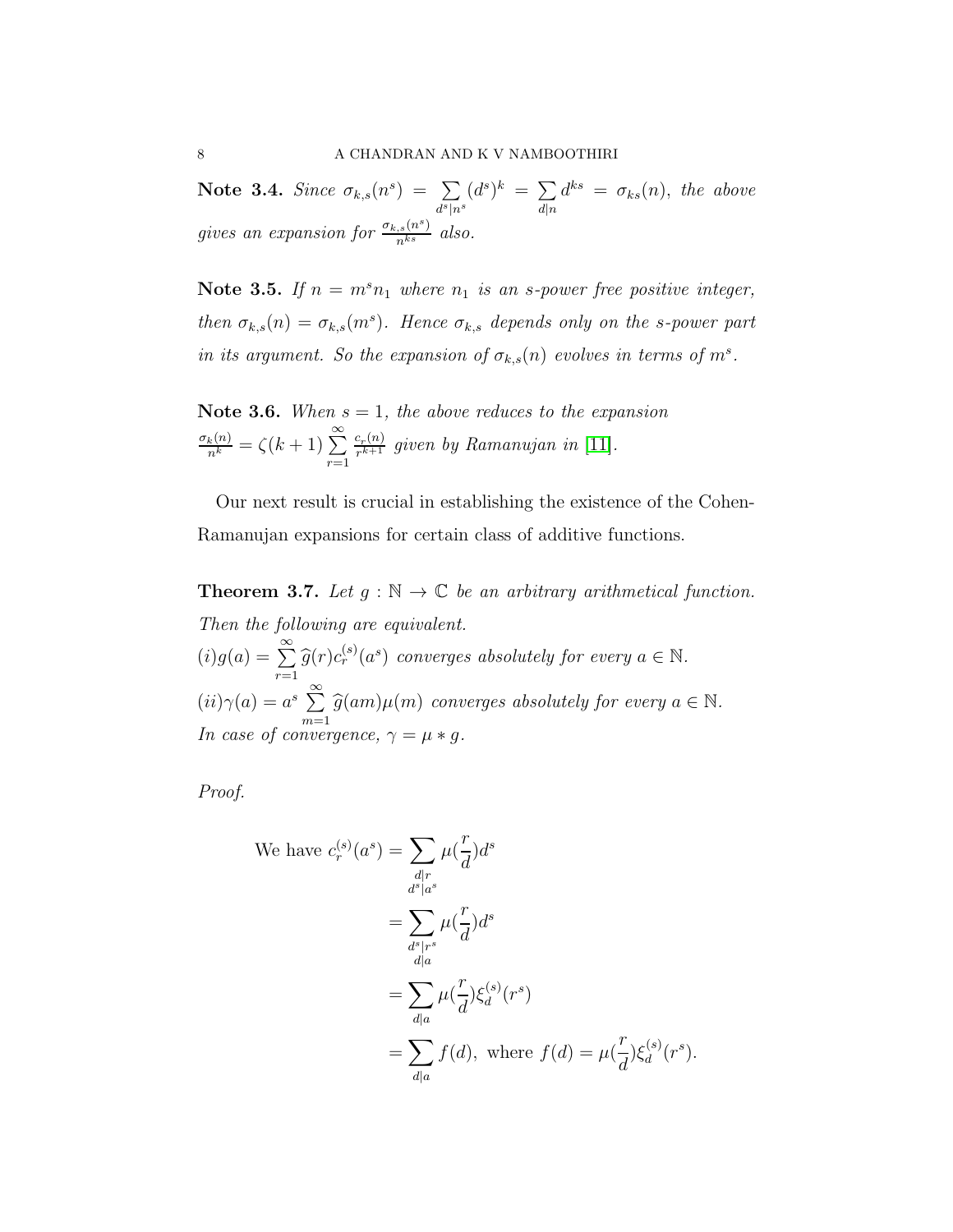By Möbius inversion,

$$
\sum_{d|a} c_r^{(s)}(d^s) \mu(\frac{a}{d}) = f(a)
$$
  
= 
$$
\mu(\frac{r}{a}) \xi_a^{(s)}(r^s)
$$
  
= 
$$
\begin{cases} a^s \mu(\frac{r}{a}), & \text{if } a^s \mid r^s \\ 0, & \text{otherwise.} \end{cases}
$$

Now we prove that  $(i) \Rightarrow (ii)$ . Suppose  $g(a) = \sum^{\infty}$  $\sum_{r=1}^{\infty} \hat{g}(r) c_r^{(s)}(a^s)$  converges absolutely for every  $a \in \mathbb{N}$ .

Then 
$$
\mu * g(a) = \sum_{d|a} \mu(\frac{a}{d})g(d)
$$
  
\n
$$
= \sum_{d|a} \mu(\frac{a}{d}) \sum_{r=1}^{\infty} \widehat{g}(r) c_r^{(s)}(d^s)
$$
\n
$$
= \sum_{r=1}^{\infty} \widehat{g}(r) \sum_{d|a} c_r^{(s)}(d^s) \mu(\frac{a}{d})
$$
\n
$$
= \sum_{\substack{r=1 \ a^s \mid r^s}}^{\infty} \widehat{g}(r) a^s \mu(\frac{r}{a})
$$
\n
$$
= \sum_{\substack{r=1 \ a^r \ n \neq 1}}^{\infty} \widehat{g}(r) a^s \mu(\frac{r}{a})
$$
\n
$$
= \sum_{m=1}^{\infty} \widehat{g}(am) a^s \mu(m)
$$
\n
$$
= a^s \sum_{m=1}^{\infty} \widehat{g}(am) \mu(m)
$$
\n
$$
= \gamma(a).
$$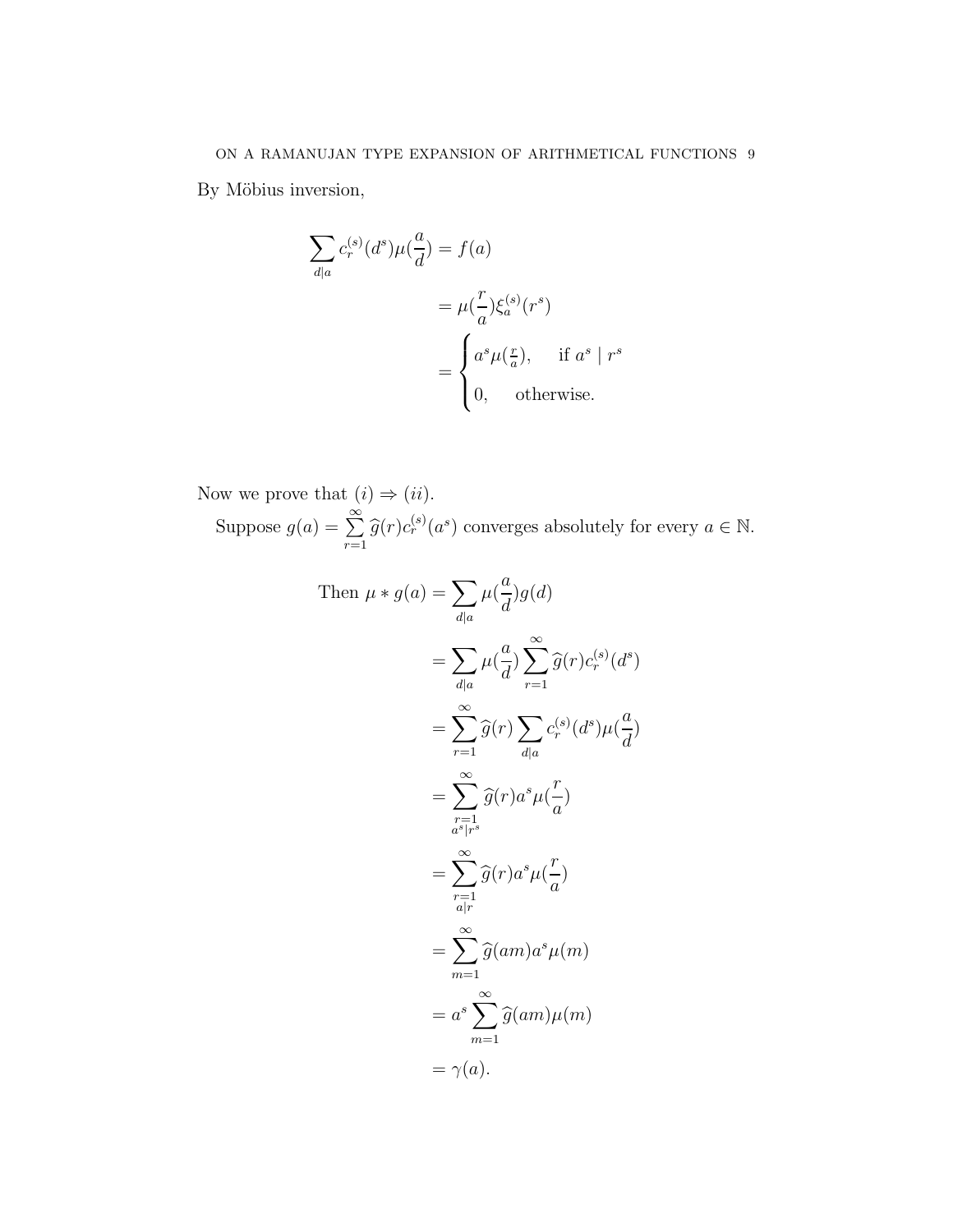From this, we get  $\gamma(a) = a^s \sum_{n=1}^{\infty}$  $\sum_{m=1} \widehat{g}(am)\mu(m)$  and

$$
a^s \sum_{m=1}^{\infty} |\widehat{g}(am)\mu(m)| \le \sum_{r=1}^{\infty} \sum_{d|a} |\widehat{g}(r)\mu(\frac{a}{d})c_r^{(s)}(d^s)|
$$
  

$$
\le \sum_{d|a} \sum_{r=1}^{\infty} |\widehat{g}(r)c_r^{(s)}(d^s)|
$$

which converges by the assumption. Thus  $\gamma(a) = a^s \sum_{n=1}^{\infty} a^n$  $\sum_{m=1} \widehat{g}(am)\mu(m)$ converges absolutely.

To prove that  $(ii) \Rightarrow (i)$ , suppose that  $\gamma(a) = a^s \sum_{i=1}^{\infty} a_i$  $\sum_{m=1} \widehat{g}(am)\mu(m)$ converges absolutely for every  $a \in \mathbb{N}$ .

Now 
$$
u * \gamma(a) = \sum_{d|a} \gamma(d)u(\frac{a}{d})
$$
  
\n
$$
= \sum_{d|a} \gamma(d)
$$
\n
$$
= \sum_{d|a} d^s \sum_{m=1}^{\infty} \widehat{g}(dm)\mu(m)
$$
\n
$$
= \sum_{d|a} d^s \sum_{r=1}^{\infty} \widehat{g}(r)\mu(\frac{r}{d})
$$
\n
$$
= \sum_{r=1}^{\infty} \widehat{g}(r) \sum_{\substack{d|a\\d|r}} d^s \mu(\frac{r}{d})
$$
\n
$$
= \sum_{r=1}^{\infty} \widehat{g}(r) \sum_{\substack{d|a\\d|r}} d^s \mu(\frac{r}{d})
$$
\n
$$
= \sum_{r=1}^{\infty} \widehat{g}(r)c_r^{(s)}(a^s)
$$
\n
$$
= g(a).
$$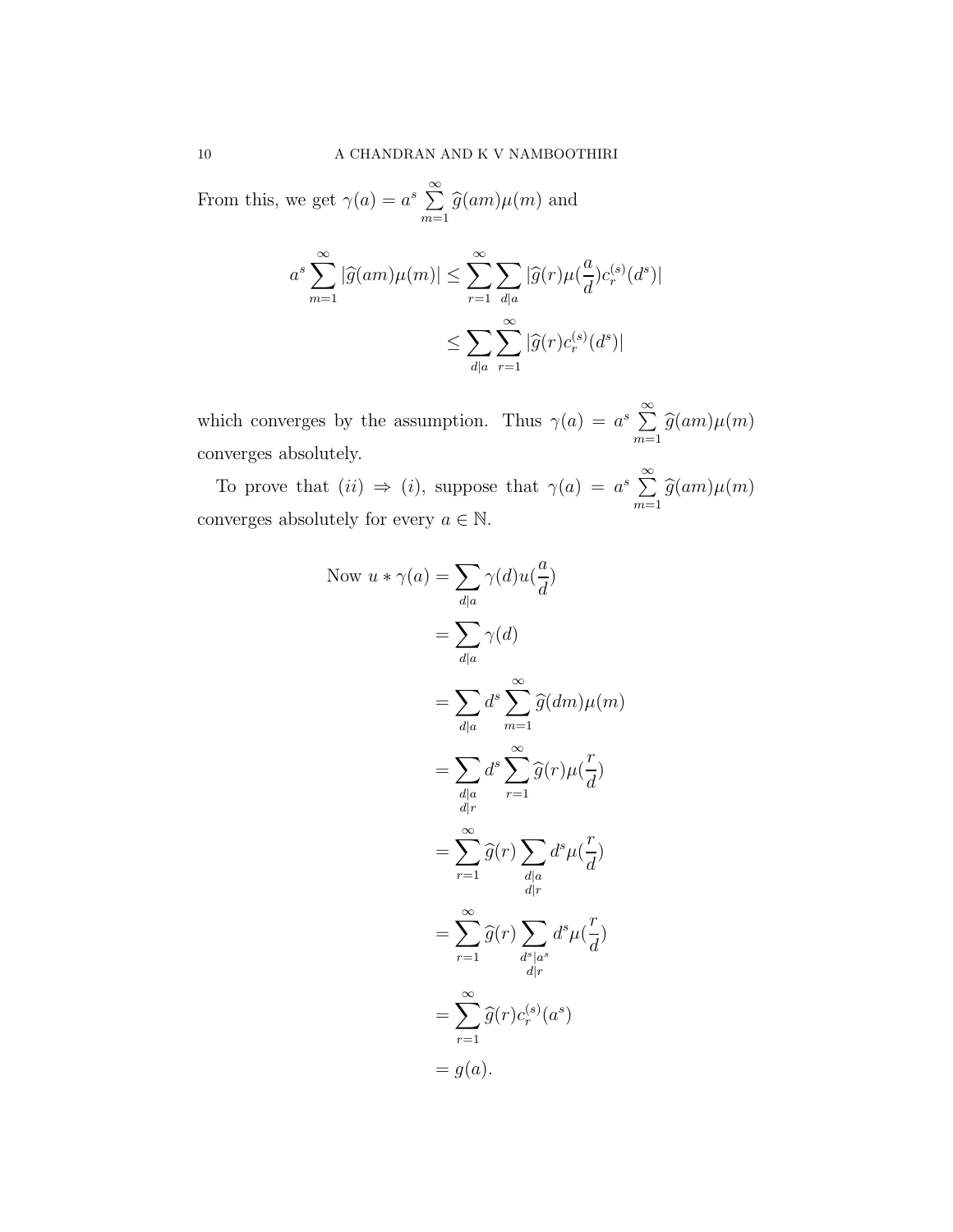That is

$$
g(a) = \sum_{r=1}^{\infty} \widehat{g}(r)c_r^{(s)}(a^s)
$$

$$
= \sum_{d|a} d^s \sum_{m=1}^{\infty} \widehat{g}(dm)\mu(m)
$$

and it converges absolutely.  $\Box$ 

Let us see how to use the above theorem to deal with  $\tau_s$ .

Example 3.8. Let  $g(a) = \frac{\tau_s(a^s)}{f(s)}$  $\frac{f_s(a^s)}{\zeta(s)}$  and  $\widehat{g}(r) = \frac{1}{r^s}$ .

Now 
$$
\gamma(a) = a^s \sum_{m=1}^{\infty} \hat{g}(am)\mu(m)
$$
  

$$
= a^s \sum_{m=1}^{\infty} \frac{1}{(am)^s} \mu(m)
$$

$$
= \sum_{m=1}^{\infty} \frac{\mu(m)}{m^s}
$$

$$
= \frac{1}{\zeta(s)}.
$$

Thus  $\gamma(a)$  exists. By Theorem [3.7,](#page-7-0)  $g(a) = \sum_{n=0}^{\infty}$  $\sum_{r=1}^{\infty} \widehat{g}(r) c_r^{(s)}(a^s)$  converges absolutely. So  $\sum^{\infty}$  $r=1$ 1  $\frac{1}{r^s}c_r^{(s)}(a^s)=\frac{\tau_s(a^s)}{\zeta(s)}$  $\frac{\zeta(s)}{\zeta(s)}$ , giving an expansion for  $\tau_s$ . This expansion is in agreement with what we proved in Theorem [3.1.](#page-5-1)

The same way we can get an expansion for  $\sigma_{ks}$ .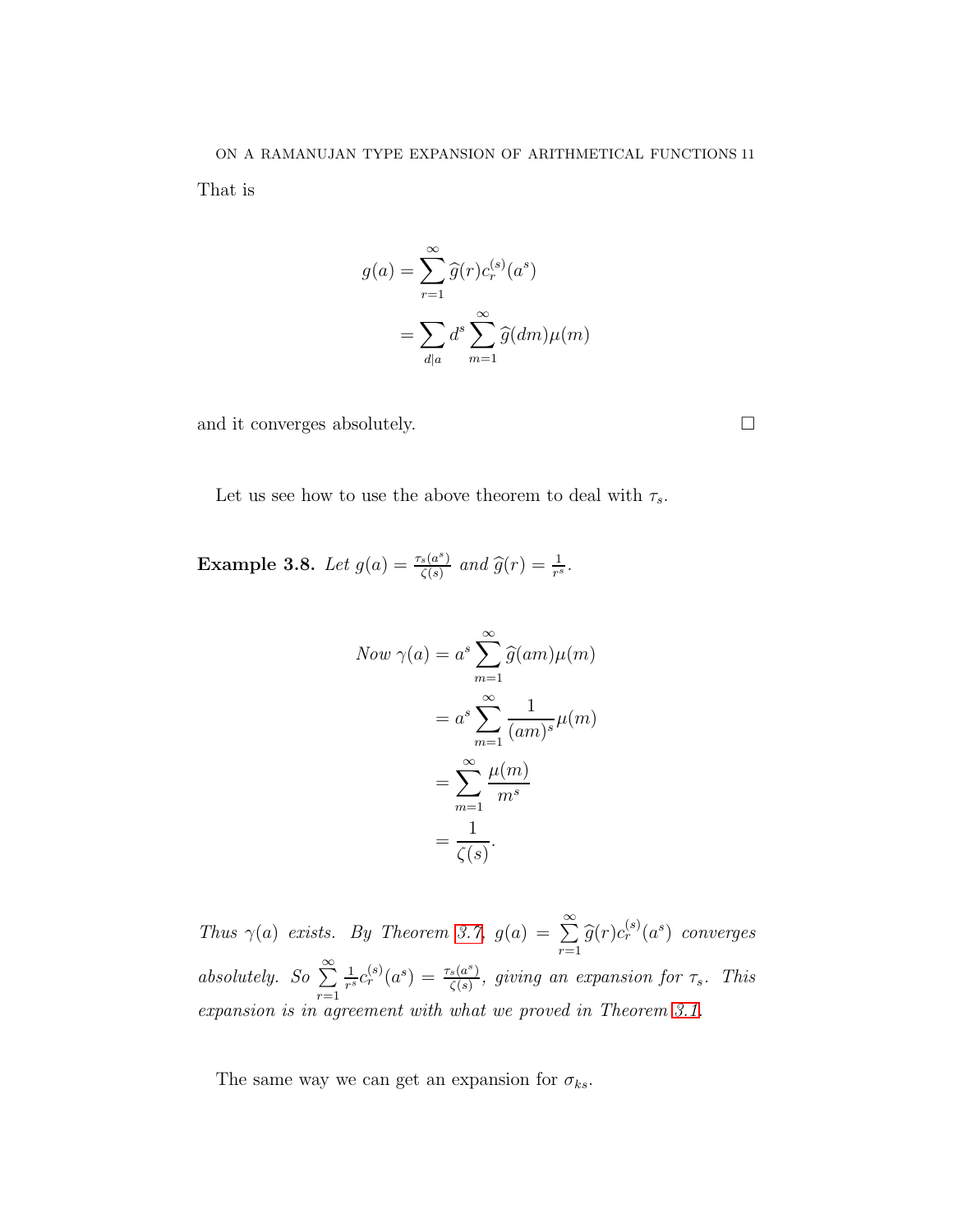**Example 3.9.** Let  $g(a) = \frac{\sigma_{ks}(a)}{a^{ks}}$  and  $\widehat{g}(r) = \frac{\zeta(k+1)}{r^{(k+1)s}}$ 

Now 
$$
\gamma(a) = a^s \sum_{m=1}^{\infty} \hat{g}(am)\mu(m)
$$
  
\n
$$
= a^s \sum_{m=1}^{\infty} \frac{\zeta(k+1)}{(am)^{(k+1)s}} \mu(m)
$$
\n
$$
= \frac{\zeta(k+1)}{(a)^{ks}} \sum_{m=1}^{\infty} \frac{\mu(m)}{m^{(k+1)s}}
$$
\n
$$
= \frac{\zeta(k+1)}{(a)^{ks}} \frac{1}{\zeta((k+1)s)}.
$$

Thus  $\gamma(a)$  exists. By Theorem [3](#page-7-0).7,  $g(a) = \sum_{n=0}^{\infty}$  $\sum_{r=1}^{\infty} \widehat{g}(r) c_r^{(s)}(a^s)$  converges absolutely. Hence  $\sum^{\infty}$  $\sum_{r=1}^{\infty} \widehat{g}(r) c_r^{(s)}(a^s) = \sum_{r=1}^{\infty}$  $r=1$  $\zeta(k+1)$  $\frac{\zeta(k+1)}{r^{(k+1)s}}c_r^{(s)}(a^s)\ =\ \frac{\sigma_{ks}(a)}{a^{ks}}\ \ has\ \ an$ absolutely convergent expansion.

Now we give a sufficient condition for the existence of Cohen-Ramanujan expansions of certain class of additive arithmetical functions.

**Theorem 3.10.** Let  $g \in \mathcal{A}$ . If the series  $\sum^{\infty}$  $v=1$  $g(p^v)$  $\frac{p^{(p^v)}}{p^{vs}}$  and  $\sum_p$  $\sum_{i=1}^{\infty}$  $v=1$  $g(p^v)$  $\frac{(p^{\circ})}{p^{vs}}$  converge then g has a pointwise convergent Cohen-Ramanujan expansion with *coefficients* 

$$
\widehat{g}(p^{\alpha}) = \frac{-g(p^{\alpha-1})}{p^{\alpha s}} + (1 - \frac{1}{p^s}) \sum_{v \ge \alpha} \frac{g(p^v)}{p^{vs}}
$$

$$
\widehat{g}(1) = \sum_p \widehat{g}(p)
$$

$$
\widehat{g}(n) = 0, \text{ otherwise.}
$$

Proof. First we prove the existence of the above Cohen-Ramanujan coefficients. Since  $\sum_{n=1}^{\infty}$  $v=1$  $g(p^v)$  $\frac{p^{(p^v)}}{p^{vs}}$  converges,  $\widehat{g}(p^{\alpha}) = \frac{-g(p^{\alpha-1})}{p^{\alpha s}} + (1 - \frac{1}{p^s})$  $\frac{1}{p^s}$ )  $\sum$  $v \geq \alpha$  $g(p^v)$  $p^{vs}$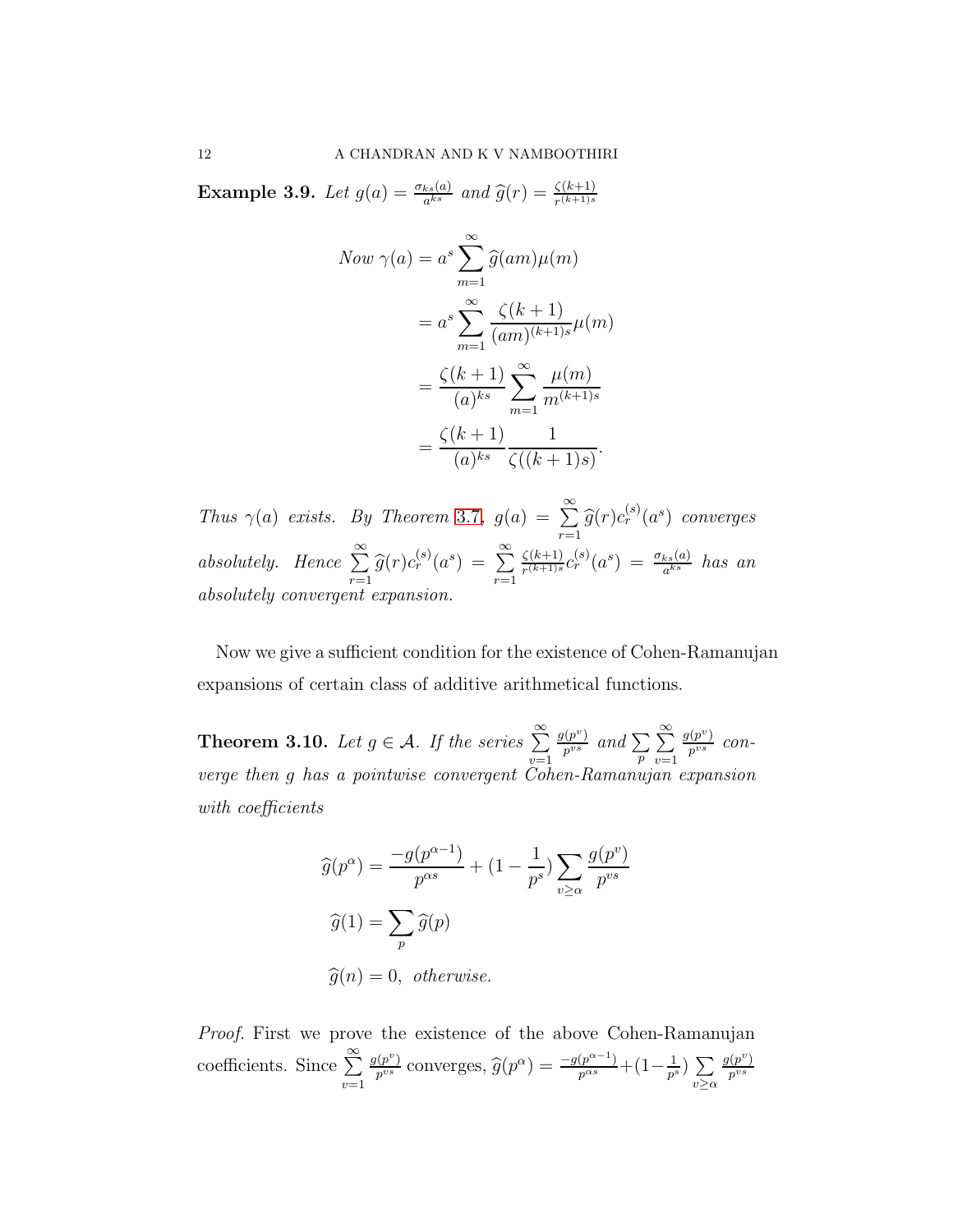$$
\begin{aligned}\n\widehat{g}(1) &= \sum_{p} \widehat{g}(p) \\
&= \sum_{p} \left( \frac{-g(1)}{p} + (1 - \frac{1}{p^s}) \sum_{v=1}^{\infty} \frac{g(p^v)}{p^{vs}} \right) \\
&= \sum_{p} \left( 1 - \frac{1}{p^s} \right) \sum_{v=1}^{\infty} \frac{g(p^v)}{p^{vs}} \right), \text{ exists.}\n\end{aligned}
$$

Also  $\widehat{g}(n) = 0$  if  $n \notin \mathbb{P}^* \cup \{1\}$  exists. Consider the action of  $\mu * g$  on prime powers.

$$
\mu * g(p^{\alpha}) = \sum_{p^{\alpha}} \mu(d)g(\frac{p^{\alpha}}{d})
$$

$$
= \mu(1)g(p^{\alpha}) + \mu(p)g(p^{\alpha-1})
$$

$$
= g(p^{\alpha}) - g(p^{\alpha-1}).
$$

Since  $g$  is an aditive function,  $\mu*g(1)=\mu(1)g(1)$ 

$$
= 0.
$$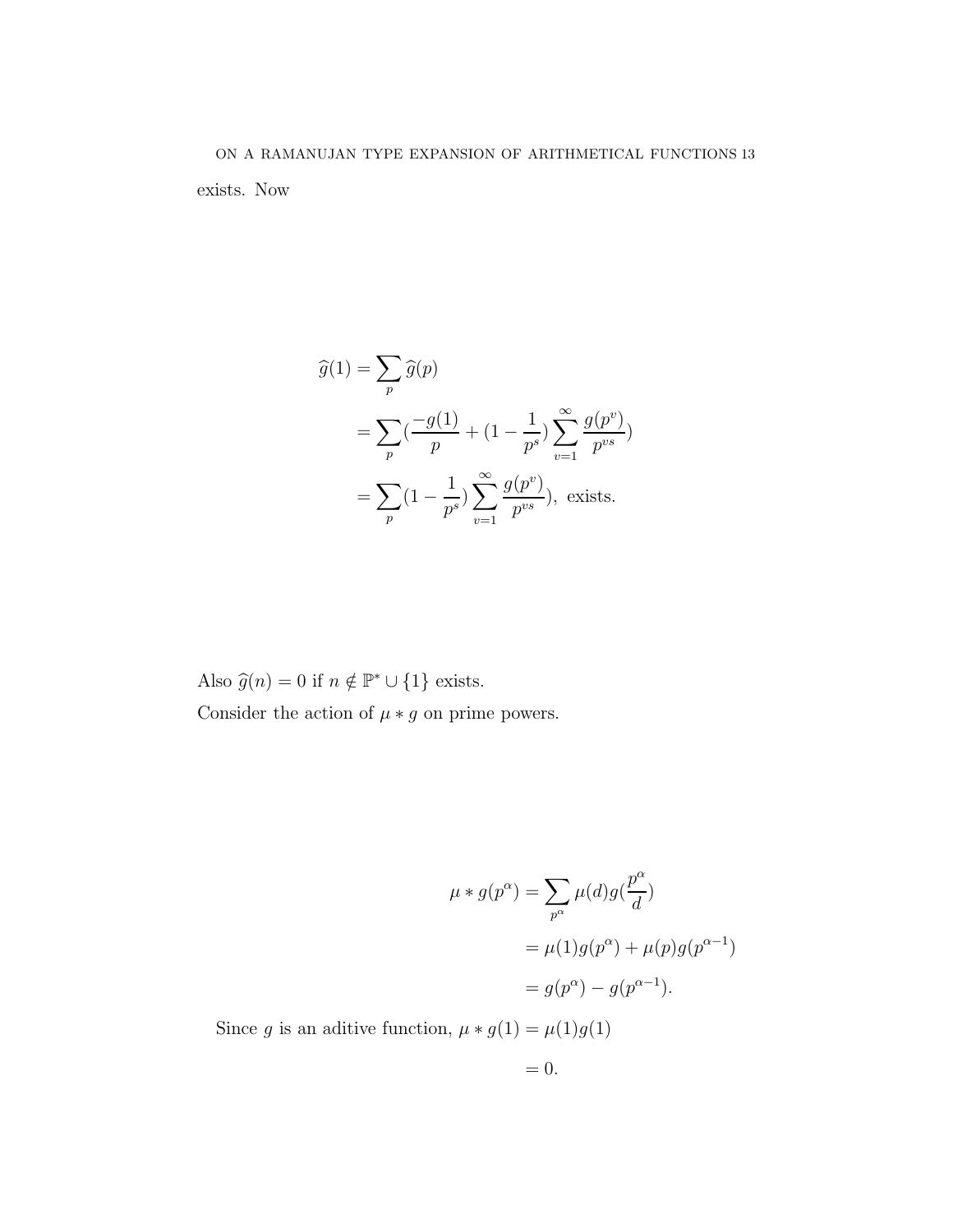Let  $n = p_1^{r_1} p_2^{r_2} \cdots p_k^{r_k}$ , where  $p_i$  are distinct primes. Then,  $\mu * g(n) = \sum$  $d|n$  $\mu(d)g($  $\overline{n}$ d )  $= \mu(1)g(p_1^{r_1}p_2^{r_2}\cdots p_k^{r_k}) + \mu(p_1)g($  $p_1^{r_1} p_2^{r_2} \cdots p_k^{r_k}$  $\overline{p}_1$  $) +$  $+\mu(p_2)g($  $p_1^{r_1} p_2^{r_2} \cdots p_k^{r_k}$  $\overline{p}_2$  $)+\cdots+\mu(p_k)g($  $p_1^{r_1} p_2^{r_2} \cdots p_k^{r_k}$  $p_k$ )  $+\mu(p_1p_2)g($  $p_1^{r_1} p_2^{r_2} \cdots p_k^{r_k}$  $p_1p_2$  $)+\mu(p_{1}p_{3})g($  $p_1^{r_1} p_2^{r_2} \cdots p_k^{r_k}$  $p_1p_3$  $) +$  $+ \cdots + \mu(p_{k-1}p_k)g(k)$  $p_1^{r_1} p_2^{r_2} \cdots p_k^{r_k}$  $p_{k-1}p_k$  $)+\cdots+\mu(p_1p_2\cdots p_k)g($  $p_1^{r_1}p_2^{r_2}p_3^{r_3}$  $p_1p_2\cdots p_k$ )  $=\sum_{k=0}^{k} \left( \int_{0}^{k-1}$  $i=1$ 0  $\setminus$  $g(p_i)$   $(k-1)$ 1  $\overline{\phantom{0}}$  $g(p_i) + \cdots + (-1)^{k-1}$  $(k-1)$  $k-1$  $\overline{ }$  $g(p_i)$  $\overline{ }$ −  $\left(\sum_{k=1}^{k} x_k\right)$  $i=1$  $(k-1)$  $\theta$  $\lambda$  $g(p_i^{r_i-1}) (k-1)$ 1  $\lambda$  $g(p_i^{r_i-1}) + \cdots + (-1)^{k-1}$  $(k-1)$  $k-1$  $\lambda$  $g(p_i^{r_i-1})$ !  $=\sum_{k=1}^{k}$  $i=1$  $(1 + -1)^{k-1}g(p_i) - \sum_{i=1}^{k}$  $i=1$  $(1 + -1)^{k-1} g(p_i^{r_i-1})$  $= 0.$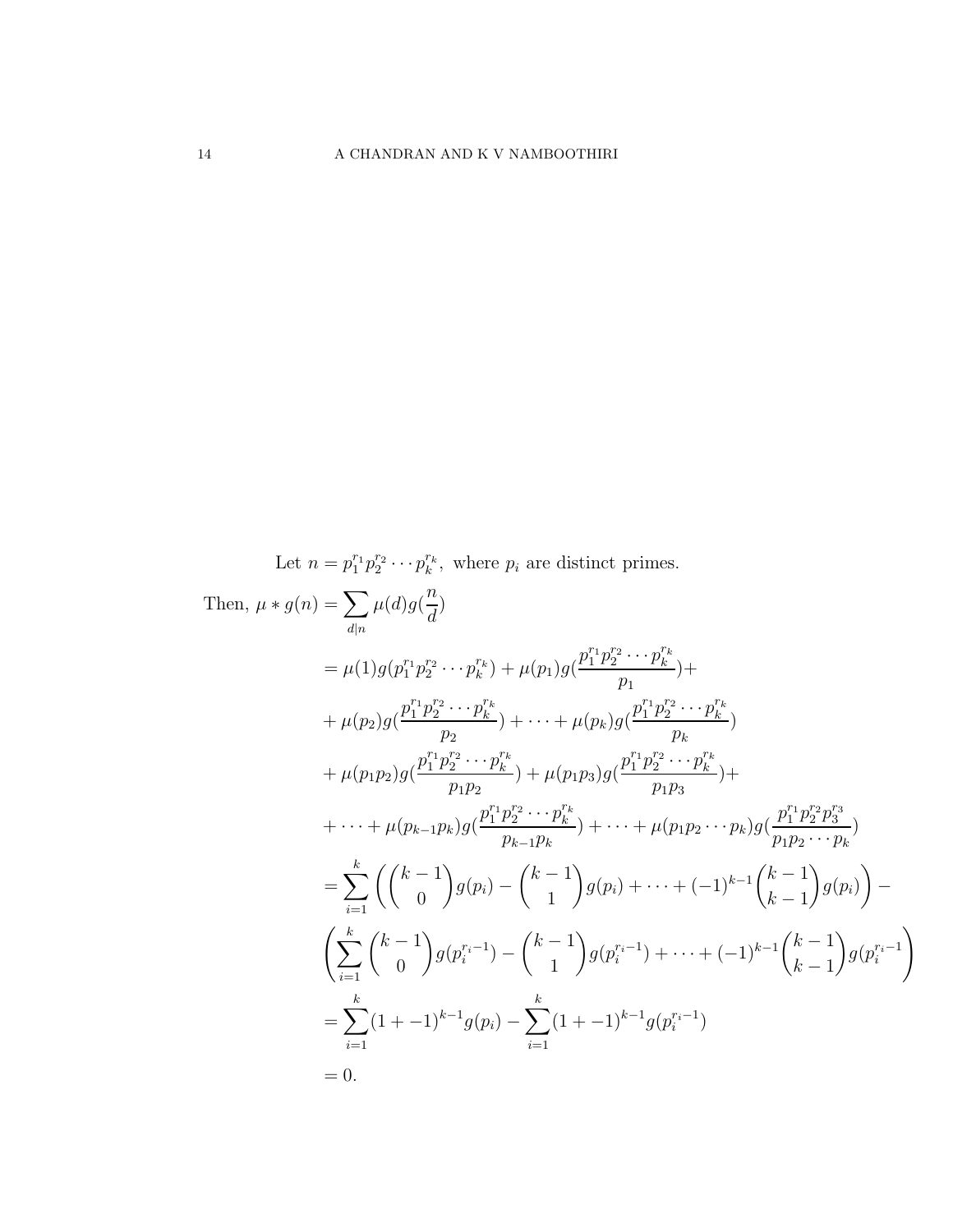Thus 
$$
\mu * g(a) = \begin{cases} g(p^{\alpha}) - g(p^{\alpha-1}), & \text{if } a = p^{\alpha} \in \mathbb{P}^* \\ 0, & \text{otherwise.} \end{cases}
$$

Now consider the sum  $\gamma(a) = a^s \sum_{n=1}^{\infty}$  $\sum_{n=1} \widehat{g}(an)\mu(n).$ 

Then, 
$$
\gamma(1) = \sum_{n=1}^{\infty} \hat{g}(n)\mu(n)
$$
  
=  $\hat{g}(1)\mu(1) + \sum_{p} \hat{g}(p)\mu(p)$   
=  $\hat{g}(1) - \sum_{p} \hat{g}(p)$ 

 $= 0$ , by assumption.

$$
\gamma(p^{\alpha s}) = p^{\alpha s} \sum_{n=1}^{\infty} \hat{g}(p^{\alpha}n)\mu(n)
$$
  
\n
$$
= p^{\alpha s} (\hat{g}(p^{\alpha})\mu(1) + \hat{g}(p^{\alpha}p)\mu(p))
$$
  
\n
$$
= p^{\alpha s} (\hat{g}(p^{\alpha}) - \hat{g}(p^{\alpha+1}))
$$
  
\n
$$
= p^{\alpha s} \left( \frac{-g(p^{\alpha-1})}{p^{\alpha s}} + (1 - \frac{1}{p^s}) \sum_{v \ge \alpha} \frac{g(p^v)}{p^{vs}} \right) - \left( \frac{-g(p^{\alpha})}{p^{\alpha+1}} \right) + (1 - \frac{1}{p^s}) \sum_{v \ge \alpha+1} \frac{g(p^v)}{p^{vs}} \right)
$$
  
\n
$$
= -g(p^{\alpha-1}) + p^{\alpha s} (1 - \frac{1}{p^s}) \sum_{v \ge \alpha} \frac{g(p^v)}{p^{vs}} + \frac{g(p^{\alpha})}{p^s} - p^{\alpha s} (1 - \frac{1}{p^s}) \sum_{v = \alpha+1}^{\infty} \frac{g(p^v)}{p^{vs}}
$$
  
\n
$$
= -g(p^{\alpha-1}) + p^{\alpha s} (1 - \frac{1}{p^s}) \sum_{v \ge \alpha} \frac{g(p^v)}{p^{vs}} + \frac{g(p^{\alpha})}{p^s}
$$
  
\n
$$
- p^{\alpha s} (1 - \frac{1}{p^s}) \sum_{v = \alpha}^{\infty} \frac{g(p^v)}{p^{vs}} + p^{\alpha s} (1 - \frac{1}{p^s}) \frac{g(p^v)}{p^{vs}}
$$
  
\n
$$
= -g(p^{\alpha-1}) + \frac{g(p^{\alpha})}{p^s} + (1 - \frac{1}{p^s}) g(p^{\alpha})
$$
  
\n
$$
= g(p^{\alpha}) - g(p^{\alpha-1}).
$$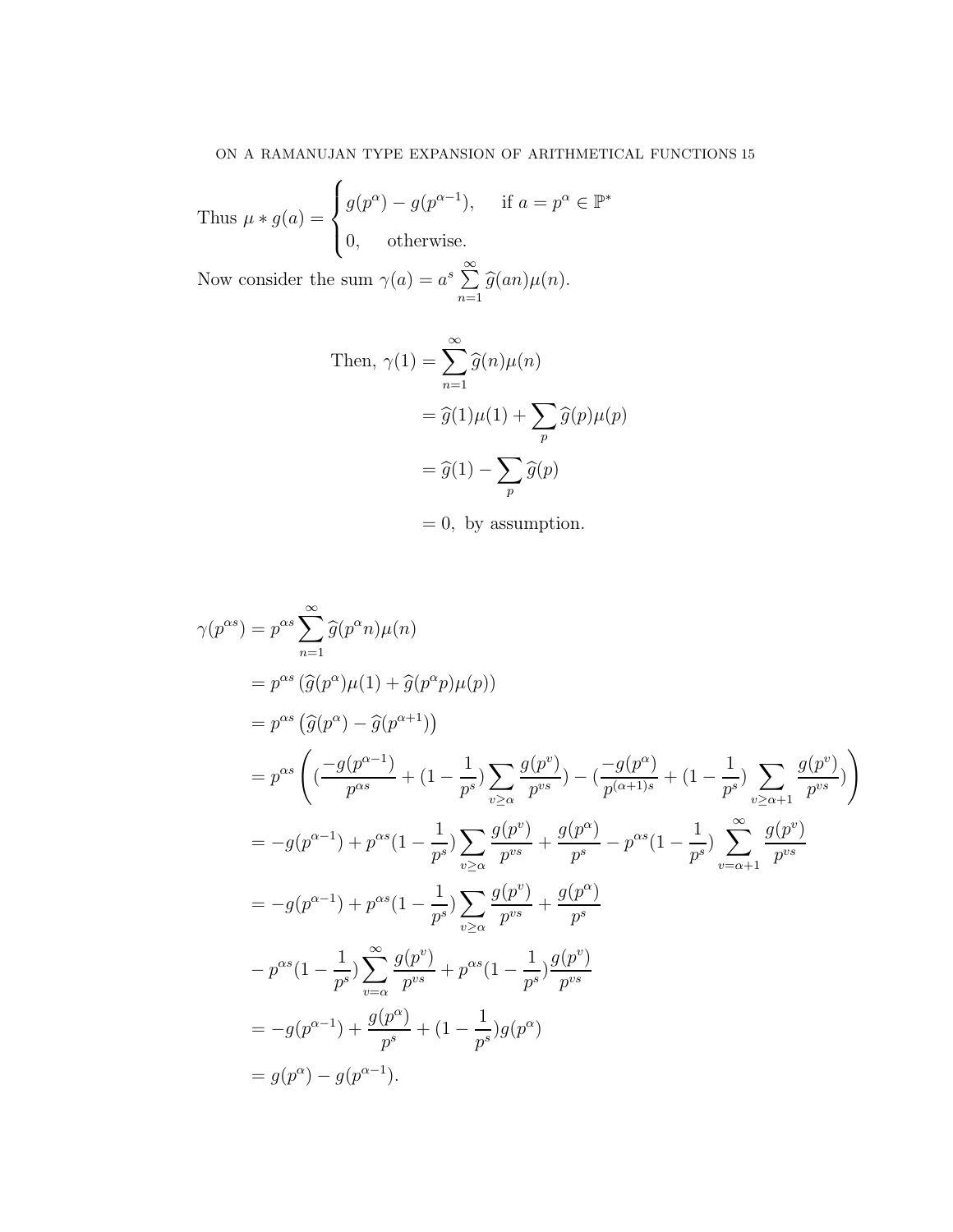If  $a \notin \mathbb{P}^* \cup \{1\}$ , then  $\widehat{g}(a) = 0$ . Therefore  $\gamma(a) = a^s \sum_{n=1}^{\infty}$  $\sum_{n=1} \widehat{g}(an)\mu(n) = 0.$ Hence  $\gamma(a) = \mu * g(a)$ , converges absolutely. By Theorem [3.7,](#page-7-0)  $g(a)$ converges absolutely with Cohen-Ramanujan coefficients  $\hat{g}(a)$ .

### 4. Further directions

In addition to the expansions mentioned above, in [\[11\]](#page-16-0), Ramanujan derived expansion for the totient function  $\phi$ . It is possible that using our techniques given above, we may get expansions for the Jordan totient function defined as  $J_s(n) = n^s \prod$  $p|n$  $(1 - \frac{1}{n^s})$  $\frac{1}{p^s}$ ) and the Klee's function defined as  $\Phi_s(n) = n \prod$  $p^s|n$ p prime  $(1 - \frac{1}{n^s})$  $\frac{1}{p^s}$ ), which behave very much similar to the Euler totient function, but has some sth power in their closed form formulae to deal with. We further feel that our techniques can be used to find such expansions using some other generalizations of the Ramanujan Sum and various other such type of sums.

## 5. Acknowledgements

The first author thanks the University Grants Commission of India for providing financial support for carrying out research work through their Senior Research Fellowship (SRF) scheme.

 $\Box$ 

### **REFERENCES**

- <span id="page-15-2"></span><span id="page-15-0"></span>[1] Tom Apostol. *Introduction to analytic number theory*. Springer, 1976.
- <span id="page-15-1"></span>[2] RD Carmichael. Expansions of arithmetical functions in infinite series. *Proceedings of the London Mathematical Society*, 2(1):1–26, 1932.
- [3] J Chidambaraswamy. Generalized ramanujan's sum. *Periodica Mathematica Hungarica*, 10(1):71–87, 1979.